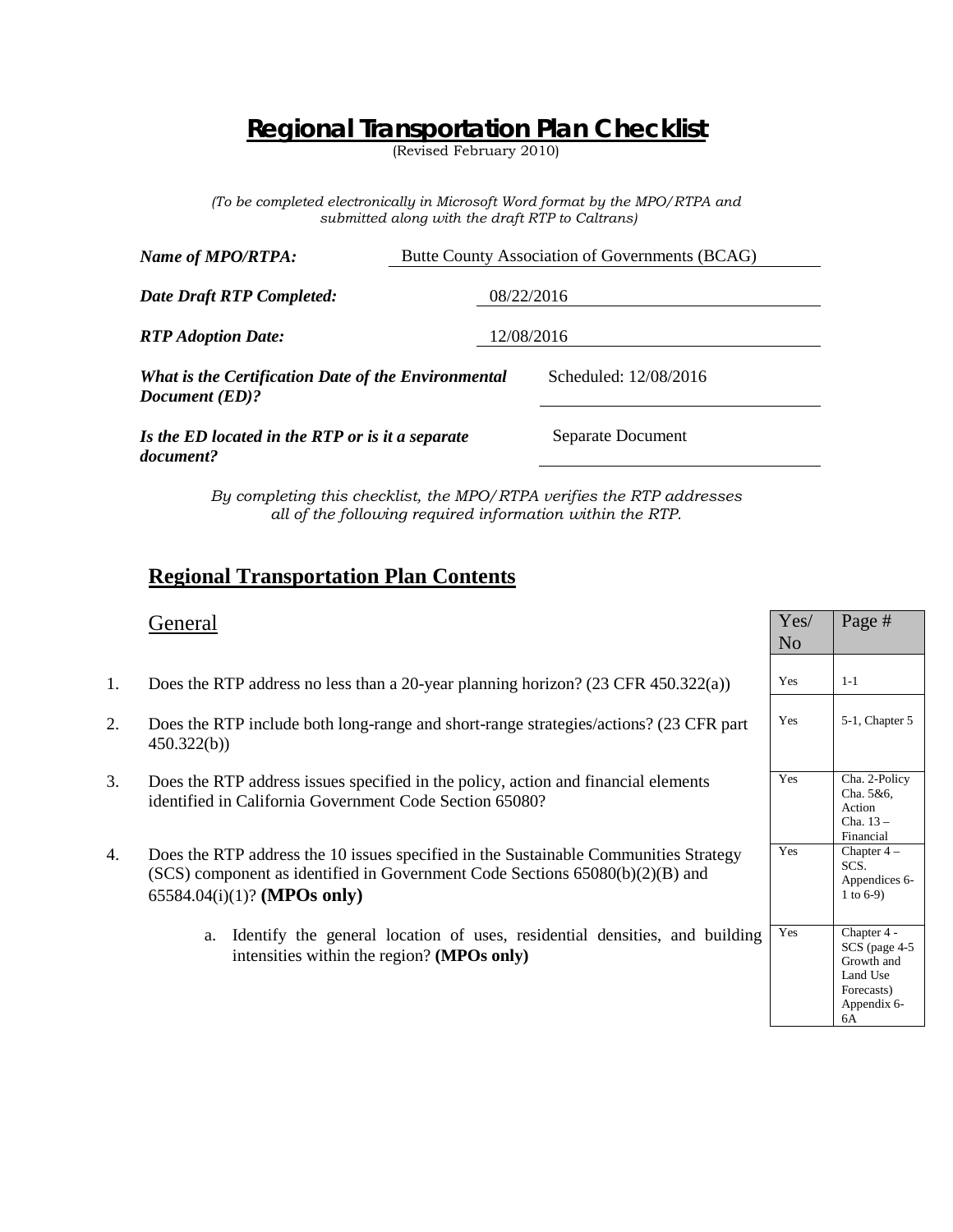|             |                                                                                                                                                                                                                                                                                                                                                                                           | Yes/<br>N <sub>o</sub> | Page #                                                                                                                                                                                              |
|-------------|-------------------------------------------------------------------------------------------------------------------------------------------------------------------------------------------------------------------------------------------------------------------------------------------------------------------------------------------------------------------------------------------|------------------------|-----------------------------------------------------------------------------------------------------------------------------------------------------------------------------------------------------|
| b.          | Identify areas within the region sufficient to house all the population of the<br>region, including all economic segments of the population over the course of<br>the planning period of the regional transportation plan taking into account<br>net migration into the region, population growth, household formation and<br>employment growth? (MPOs only)                              | Yes                    | Chapter 4 -<br>SCS (page 4-5<br>Growth and<br>Land Use<br>Forecasts and<br>page 4-15<br>Accommodati<br>ng the<br>Regional<br>housing Need<br>Allocation)                                            |
| $c_{\cdot}$ | Identify areas within the region sufficient to house an eight-year projection<br>of the regional housing need for the region pursuant to Government Code<br>Section 65584? (MPOs only)                                                                                                                                                                                                    | Yes                    | Chapter 4 -<br>SCS (page 4-<br>15<br>Accommodati<br>ng the<br>Regional<br>housing Need<br>Allocation)                                                                                               |
| d.          | Identify a transportation network to service the transportation needs of the<br>region? (MPOs only)                                                                                                                                                                                                                                                                                       | Yes                    | Chapter 4 -<br>SCS (page 4-<br>20 Regional<br>Transportation<br>Investment<br>and the SCS)<br>and Chapters<br>$6 - 8.$                                                                              |
| e.          | Gather and consider the best practically available scientific information<br>regarding resource areas and farmland in the region as defined in<br>subdivisions (a) and (b) of Government Code Section 65080.01? (MPOs<br>only)                                                                                                                                                            | Yes                    | Chapter $\overline{4}$ -<br>SCS (page 4-<br>19 Resource<br>Areas and<br>Farmlands<br>Consideration<br>s)                                                                                            |
| f.          | Consider the state housing goals specified in Sections 65580 and 65581?<br>(MPOs only)                                                                                                                                                                                                                                                                                                    | Yes                    | Chapter 4 -<br>SCS (page 4-5<br>Growth and<br>Land Use<br>Forecasts and<br>page 4-15<br>Accommodati<br>ng the<br>Regional<br>housing Need<br>Allocation)                                            |
|             | g. Utilize the most recent planning assumptions, considering local general<br>plans and other factors? (MPOs only)                                                                                                                                                                                                                                                                        | Yes                    | Chapter 4 -<br>SCS (page 4-5<br>Growth and<br>Land Use<br>Forecasts)                                                                                                                                |
| h.          | Set forth a forecasted development pattern for the region, which, when<br>integrated with the transportation network, and other transportation measures<br>and policies, will reduce the greenhouse gas emissions from automobiles and<br>light trucks to achieve, if there is a feasible way to do so, the greenhouse gas<br>emission reduction targets approved by the ARB? (MPOs only) | Yes                    | Chapter $\overline{4}$ -<br>SCS (page 4-2)<br>Background<br>Information,<br>Table 4-1<br>RTP/SCS per<br>Capita CO <sub>2</sub><br>Emission<br>Reductions for<br>Passenger<br>Vehicles from<br>2005) |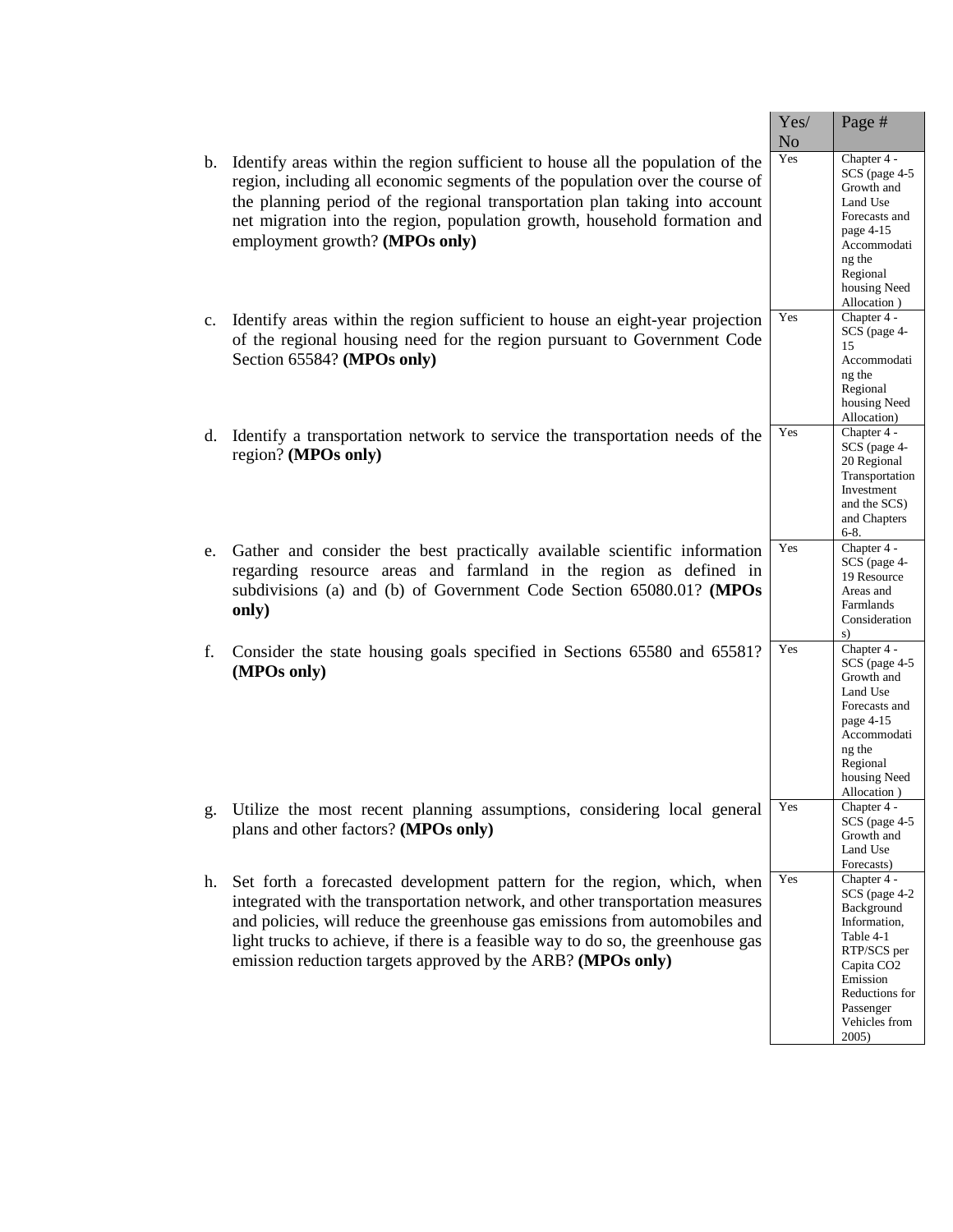|    |                                                                                                                                                                                 | Yes/<br>N <sub>o</sub> | Page #                                                                                                     |
|----|---------------------------------------------------------------------------------------------------------------------------------------------------------------------------------|------------------------|------------------------------------------------------------------------------------------------------------|
|    | Provide consistency between the development pattern and allocation of<br>i.<br>housing units within the region (Government Code $65584.04(i)(1)$ ? (MPOs<br>only)               | Yes                    | Chapter 4 -<br>SCS (page 4-<br>15<br>Accommodati<br>ng the<br>Regional<br>housing Need<br>Allocation)      |
|    | Allow the regional transportation plan to comply with Section 176 of the<br>1.<br>federal Clean Air Act (42 U.S.C. Section 7506)? (MPOs only)                                   | Yes                    | AO.<br>Conformity,<br>Appendix 1                                                                           |
| 4. | Does the RTP include Project Intent <i>i.e.</i> Plan Level Purpose and Need Statements?                                                                                         | Yes                    | Page 6-1, 7-<br>$2,8-1,9-2$<br>Chapter $4-$                                                                |
| 5. | Does the RTP specify how travel demand modeling methodology, results and key<br>assumptions were developed as part of the RTP process? (Government Code 14522.2)<br>(MPOs only) | Yes                    | SCS (page 4-<br>19 Regional<br>Modeling)<br>Chapter $3 -$<br>Analysis<br>page 3-4<br>Regional<br>Modeling) |

# Consultation/Cooperation

1. Does the RTP contain a public involvement program that meets the requirements of Title 23, CFR part 450.316(a)?

| Yes | Appendix 3 |
|-----|------------|
|     |            |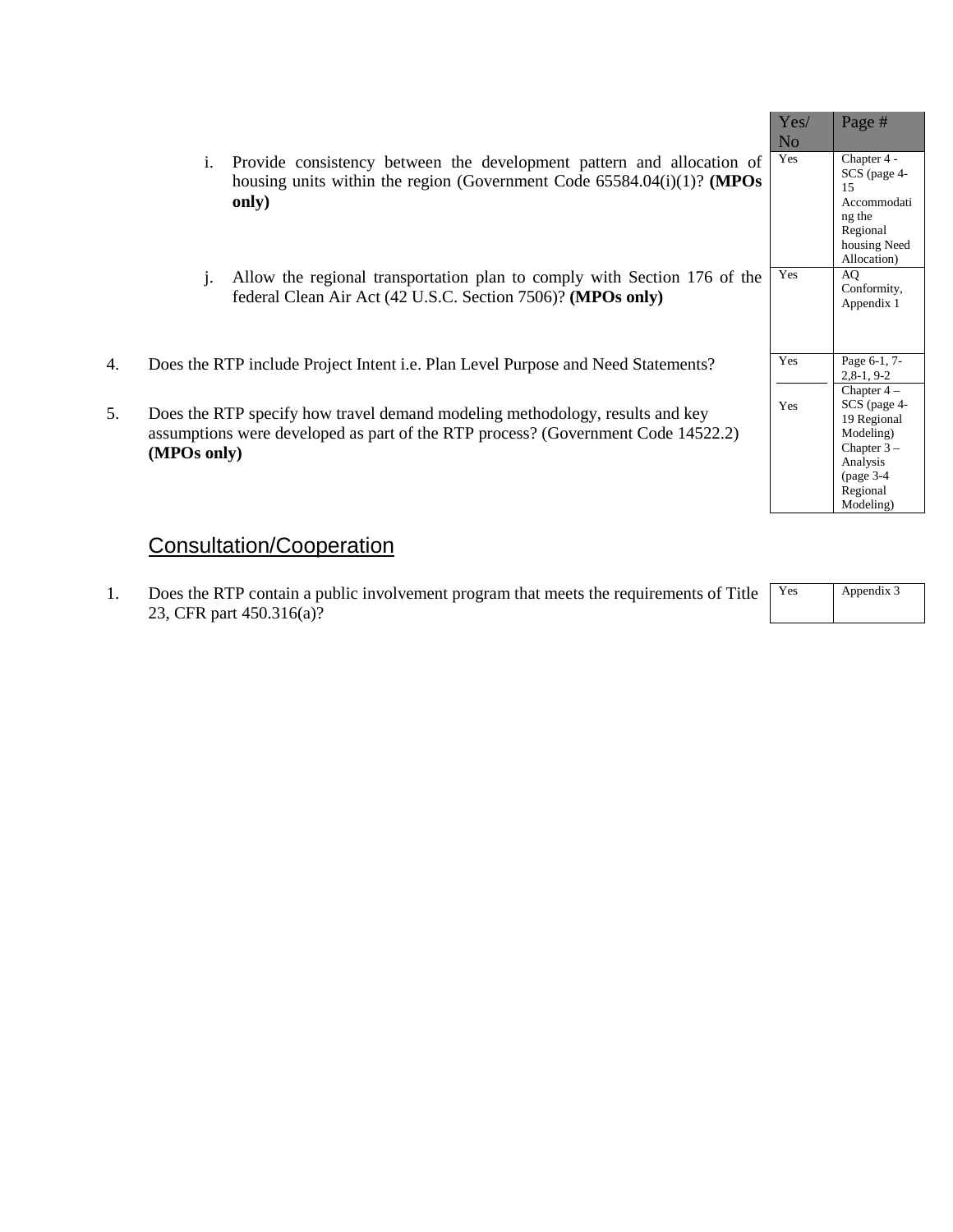|     |                                                                                                                                                                                                                                                                                                                                                                 | Yes/<br>N <sub>o</sub> | Page #                                                   |
|-----|-----------------------------------------------------------------------------------------------------------------------------------------------------------------------------------------------------------------------------------------------------------------------------------------------------------------------------------------------------------------|------------------------|----------------------------------------------------------|
| 2.  | Did the MPO/RTPA consult with the appropriate State and local representatives<br>including representatives from environmental and economic communities; airport;<br>transit; freight during the preparation of the RTP? (23CFR450.316(3)(b))                                                                                                                    | Yes                    | $PPP -$<br>Appendix 3                                    |
| 3.  | Did the MPO/RTPA who has federal lands within its jurisdictional boundary involve the<br>federal land management agencies during the preparation of the RTP?                                                                                                                                                                                                    | Yes                    | $PPP -$<br>Appendix 3                                    |
| 4.  | Where does the RTP specify that the appropriate State and local agencies responsible for<br>land use, natural resources, environmental protection, conservation and historic<br>preservation consulted? $(23 \text{ CFR part } 450.322(g))$                                                                                                                     | Yes                    | Appendix $2 -$<br>EIR, Appendix<br>$3 - PPP$             |
| 5.  | Did the RTP include a comparison with the California State Wildlife Action Plan and (if<br>available) inventories of natural and historic resources? (23 CFR part 450.322(g))                                                                                                                                                                                   | Yes                    | Appendix 2 -<br>EIR                                      |
| 6.  | Did the MPO/RTPA who has a federally recognized Native American Tribal<br>Government(s) and/or historical and sacred sites or subsistence resources of these Tribal<br>Governments within its jurisdictional boundary address tribal concerns in the RTP and<br>develop the RTP in consultation with the Tribal Government(s)? (Title 23 CFR part<br>450.316(c) | Yes                    | Appendix 3 -<br>PPP                                      |
| 7.  | Does the RTP address how the public and various specified groups were given a<br>reasonable opportunity to comment on the plan using the participation plan developed<br>under 23 CFR part 450.316(a)? (23 CFR 450.316(i))                                                                                                                                      | Yes                    | Appendix 3 -<br><b>PPP</b>                               |
| 8.  | Does the RTP contain a discussion describing the private sector involvement efforts that<br>were used during the development of the plan? (23 CFR part 450.316 (a))                                                                                                                                                                                             | Yes                    | Appendix 3 -<br><b>PPP</b>                               |
| 9.  | Does the RTP contain a discussion describing the coordination efforts with regional air<br>quality planning authorities? $(23 \text{ CFR } 450.316(a)(2))$ (MPO nonattainment and<br>maintenance areas only)                                                                                                                                                    | Yes                    | Appendix 3 -<br>PPP                                      |
| 10. | Is the RTP coordinated and consistent with the Public Transit-Human Services<br><b>Transportation Plan?</b>                                                                                                                                                                                                                                                     | Yes                    | Page 7-40-47                                             |
| 11. | Were the draft and adopted RTP posted on the Internet? $(23 \text{ CFR part } 450.322(j))$                                                                                                                                                                                                                                                                      | Yes                    | http://www.bcag.o<br>rg/Planning/RTP--<br>SCS/index.html |
| 12. | Did the RTP explain how consultation occurred with locally elected officials?<br>(Government Code 65080(D)) (MPOs only)                                                                                                                                                                                                                                         | Yes                    | Appendix 3 -<br><b>PPP</b>                               |
| 13. | Did the RTP outline the public participation process for the sustainable communities<br>strategy? (Government Code 65080(E) (MPOs only)                                                                                                                                                                                                                         | Yes                    | Appendix 3 &<br>Appendix 8                               |

## Modal Discussion

1. Does the RTP discuss intermodal and connectivity issues?

| Y es | <b>Action Element</b> |
|------|-----------------------|
|      | Chapters 6-12         |
|      |                       |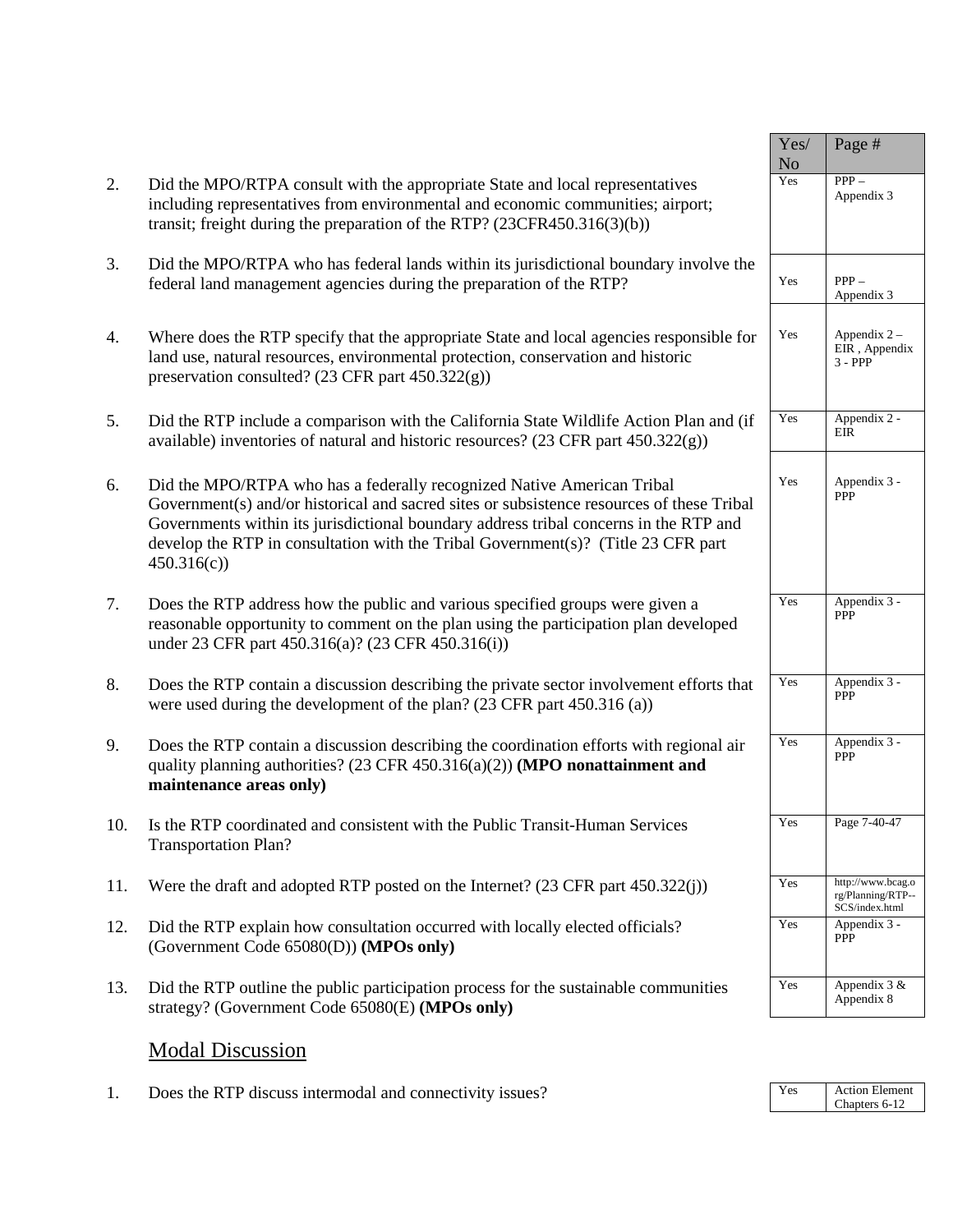| Chapter 6<br>Yes<br>2.<br>Does the RTP include a discussion of highways?<br>Chapter 7<br>Yes<br>3.<br>Does the RTP include a discussion of mass transportation?<br>Chapter 10<br>Yes<br>Does the RTP include a discussion of the regional airport system?<br>4.<br>Chapter 8<br>Yes<br>5.<br>Does the RTP include a discussion of regional pedestrian needs?<br>Chapter 8<br>Yes<br>Does the RTP include a discussion of regional bicycle needs?<br>6.<br>No<br>7.<br>Does the RTP address the California Coastal Trail? (Government Code 65080.1) (For<br>MPOs and RTPAs located along the coast only)<br>Chapter 11<br>8.<br>Yes<br>Does the RTP include a discussion of rail transportation?<br>9.<br>Does the RTP include a discussion of maritime transportation (if appropriate)?<br>No<br>Chapter 12<br>Yes<br>Does the RTP include a discussion of goods movement?<br>10.<br>Programming/Operations<br>No<br>1.<br>Is a congestion management process discussed in the RTP? (23 CFR part<br>450.450.320(b)) (MPOs designated as TMAs only)<br>Chapter 9<br>Yes<br>2.<br>Is the RTP consistent (to the maximum extent practicable) with the development of the<br>regional ITS architecture?<br>Yes<br>3.<br>Does the RTP identify the objective criteria used for measuring the performance of the<br>1<br>transportation system?<br>Page 6-16<br>Yes<br>Does the RTP contain a list of un-constrained projects?<br>4. |  | Yes/<br>N <sub>o</sub> | Page #         |
|--------------------------------------------------------------------------------------------------------------------------------------------------------------------------------------------------------------------------------------------------------------------------------------------------------------------------------------------------------------------------------------------------------------------------------------------------------------------------------------------------------------------------------------------------------------------------------------------------------------------------------------------------------------------------------------------------------------------------------------------------------------------------------------------------------------------------------------------------------------------------------------------------------------------------------------------------------------------------------------------------------------------------------------------------------------------------------------------------------------------------------------------------------------------------------------------------------------------------------------------------------------------------------------------------------------------------------------------------------------------------------------------------------------------------------|--|------------------------|----------------|
|                                                                                                                                                                                                                                                                                                                                                                                                                                                                                                                                                                                                                                                                                                                                                                                                                                                                                                                                                                                                                                                                                                                                                                                                                                                                                                                                                                                                                                |  |                        |                |
|                                                                                                                                                                                                                                                                                                                                                                                                                                                                                                                                                                                                                                                                                                                                                                                                                                                                                                                                                                                                                                                                                                                                                                                                                                                                                                                                                                                                                                |  |                        |                |
|                                                                                                                                                                                                                                                                                                                                                                                                                                                                                                                                                                                                                                                                                                                                                                                                                                                                                                                                                                                                                                                                                                                                                                                                                                                                                                                                                                                                                                |  |                        |                |
|                                                                                                                                                                                                                                                                                                                                                                                                                                                                                                                                                                                                                                                                                                                                                                                                                                                                                                                                                                                                                                                                                                                                                                                                                                                                                                                                                                                                                                |  |                        |                |
|                                                                                                                                                                                                                                                                                                                                                                                                                                                                                                                                                                                                                                                                                                                                                                                                                                                                                                                                                                                                                                                                                                                                                                                                                                                                                                                                                                                                                                |  |                        |                |
|                                                                                                                                                                                                                                                                                                                                                                                                                                                                                                                                                                                                                                                                                                                                                                                                                                                                                                                                                                                                                                                                                                                                                                                                                                                                                                                                                                                                                                |  |                        | Not Applicable |
|                                                                                                                                                                                                                                                                                                                                                                                                                                                                                                                                                                                                                                                                                                                                                                                                                                                                                                                                                                                                                                                                                                                                                                                                                                                                                                                                                                                                                                |  |                        |                |
|                                                                                                                                                                                                                                                                                                                                                                                                                                                                                                                                                                                                                                                                                                                                                                                                                                                                                                                                                                                                                                                                                                                                                                                                                                                                                                                                                                                                                                |  |                        | Not Applicable |
|                                                                                                                                                                                                                                                                                                                                                                                                                                                                                                                                                                                                                                                                                                                                                                                                                                                                                                                                                                                                                                                                                                                                                                                                                                                                                                                                                                                                                                |  |                        |                |
|                                                                                                                                                                                                                                                                                                                                                                                                                                                                                                                                                                                                                                                                                                                                                                                                                                                                                                                                                                                                                                                                                                                                                                                                                                                                                                                                                                                                                                |  |                        |                |
|                                                                                                                                                                                                                                                                                                                                                                                                                                                                                                                                                                                                                                                                                                                                                                                                                                                                                                                                                                                                                                                                                                                                                                                                                                                                                                                                                                                                                                |  |                        | Not Applicable |
|                                                                                                                                                                                                                                                                                                                                                                                                                                                                                                                                                                                                                                                                                                                                                                                                                                                                                                                                                                                                                                                                                                                                                                                                                                                                                                                                                                                                                                |  |                        |                |
|                                                                                                                                                                                                                                                                                                                                                                                                                                                                                                                                                                                                                                                                                                                                                                                                                                                                                                                                                                                                                                                                                                                                                                                                                                                                                                                                                                                                                                |  |                        | Chapter 3 & 7- |
|                                                                                                                                                                                                                                                                                                                                                                                                                                                                                                                                                                                                                                                                                                                                                                                                                                                                                                                                                                                                                                                                                                                                                                                                                                                                                                                                                                                                                                |  |                        |                |

#### **Financial**

- 1. Does the RTP include a financial plan that meets the requirements identified in 23 CFR part 450.322(f)(10)?
- 2. Does the RTP contain a consistency statement between the first 4 years of the fund estimate and the 4-year STIP fund estimate? (2006 STIP Guidelines, Section 19)
- 3. Do the projected revenues in the RTP reflect Fiscal Constraint? (23 CFR part  $450.322(f)(10)(ii)$ )
- 4. Does the RTP contain a list of financially constrained projects? Any regionally significant projects should be identified. (Government Code 65080(4)(A))

| Yes | Chapter 13                    |
|-----|-------------------------------|
| Yes | Chapter 13,<br>Page 13-1      |
| Yes | Page 13-3,<br>Table 13-5      |
| Yes | Chapter 6,<br>Table 6-6 & 6-7 |